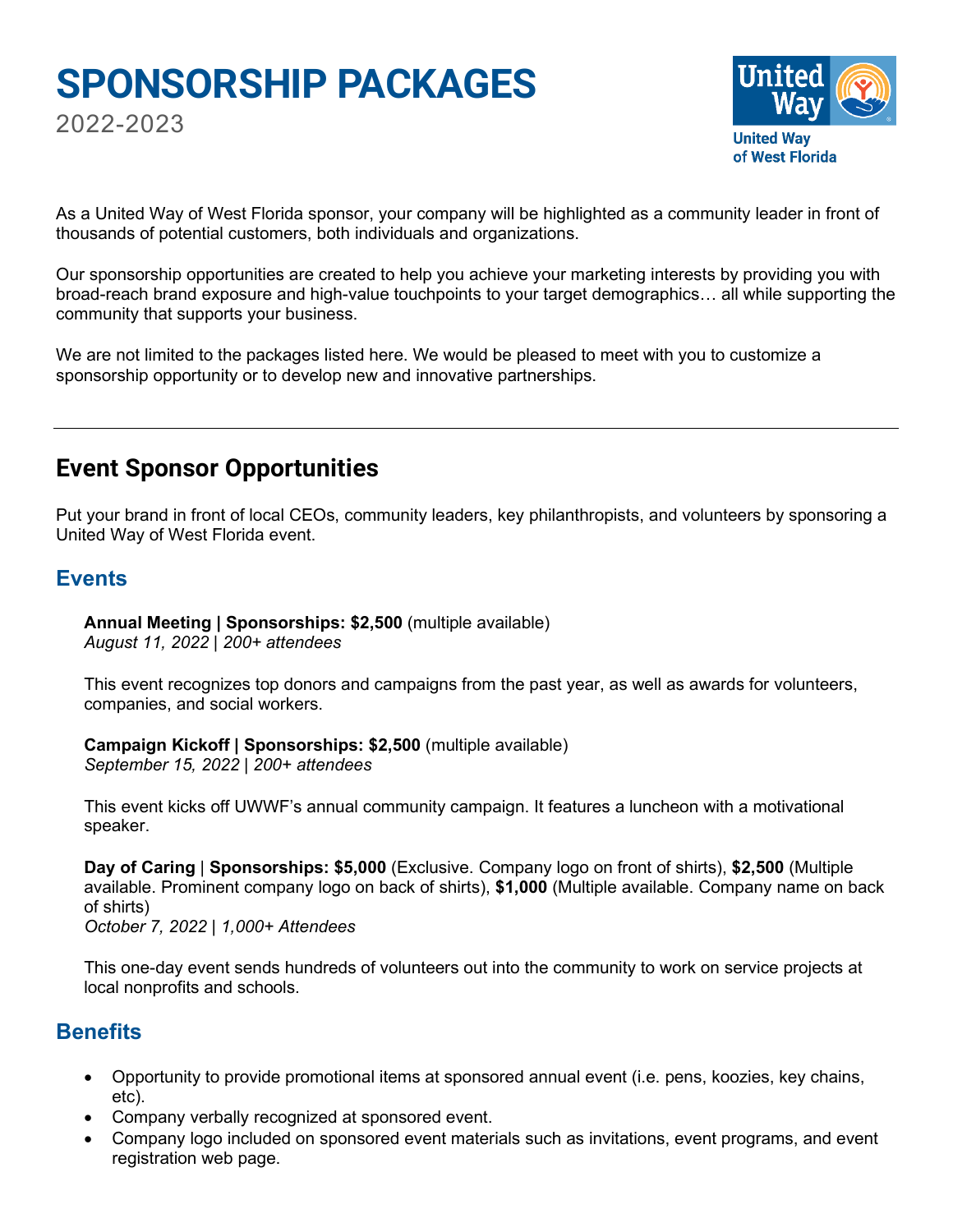- Company logo included on signage at sponsored event.
- Four tickets to sponsored event.
- Company logo featured/displayed on screen during sponsored event.
- UWWF window cling for your business.
- Company recognized and tagged in at least four social media posts.
- Company name listed in Annual Report (available online).
- Company logo featured on the UWWF website with a clickable link.

# **Stuff the Bus**

This event collects school supplies to help children in Escambia and Santa Rosa counties get the supplies they need to succeed in the upcoming school year.

#### **Valedictorian: \$5,000**

- Logo in event emails
- Logo on event social media announcements
- Logo on the event landing page
- Logo on event digital banners
- Recognition in all participating media outlets
- Logo on thank you ads

## **Salutatorian: \$2,500**

- Logo on event social media announcements
- Logo on the event landing page
- Logo on event digital banners
- Logo on thank you ads

## **Summa Cum Laude: \$1,000**

- Logo on thank you ads
- Logo on event social media announcements
- Logo on the event landing page

## **Magna Cum Laude: \$500**

- Logo on thank you ads
- Name on social media announcements

# **Campaign Sponsor Opportunities**

Put your brand front and center with UWWF's supporters, partners, our donor networks, and the entire community.

# **Bronze Package | \$2,500**

# **Benefits**

- Opportunity to host one network event, provide swag, and offer brief remarks.
- Company verbally recognized at networking event(s).
- Company logo featured on networking event registration web pages (when available).
- Company logo included on printed materials for networking event(s).